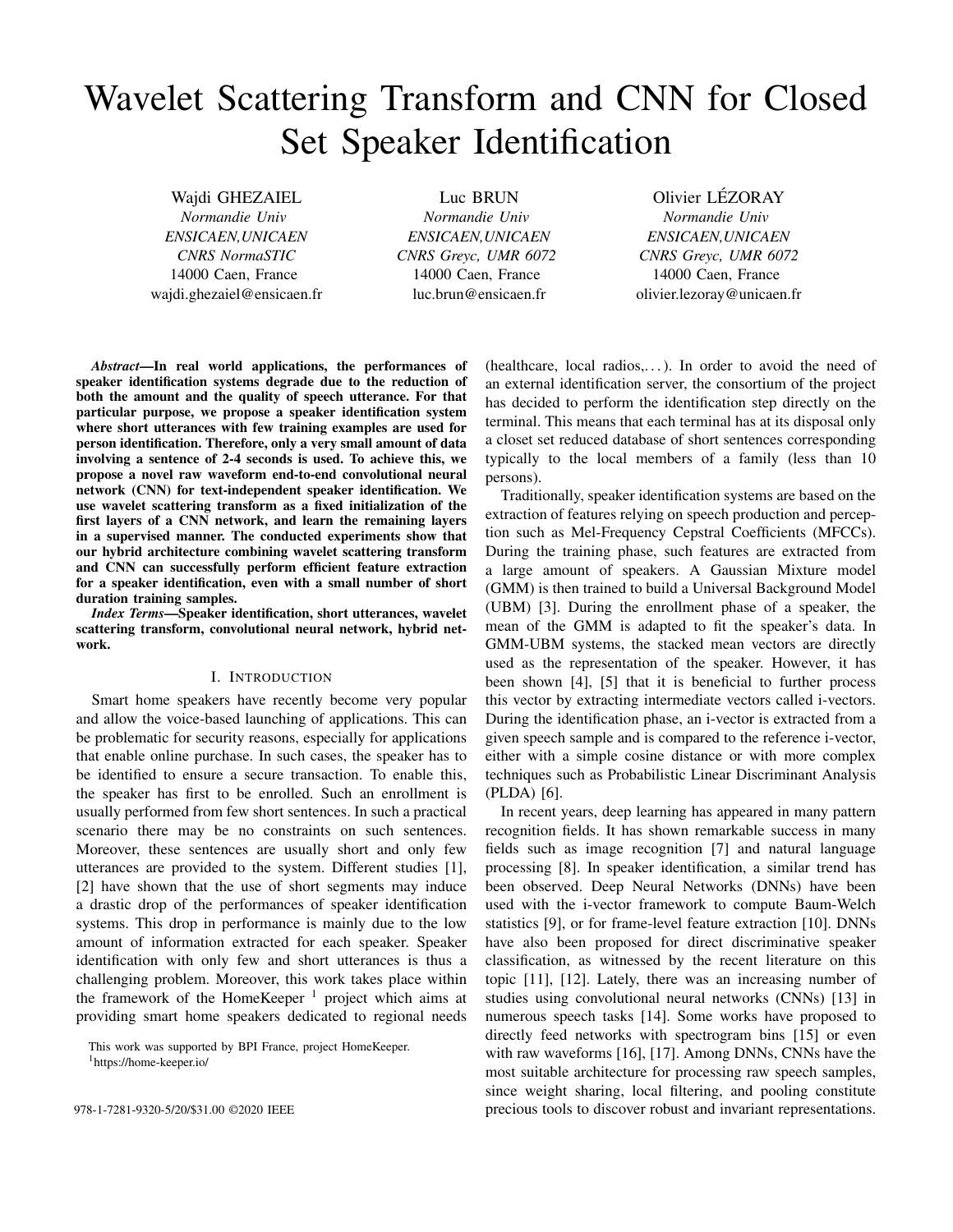However, CNN networks require numerous labeled training examples along with considerable computational resources and time to achieve effective learning. In a setting where only few labeled data of short duration are available, the training becomes difficult and requires a lot of regularization.

Feature extraction and representation is a critical point of classification systems which, if correctly handled, can allow to reduce the size of labeled training datasets. The wavelet scattering transform, a rich representation, has enjoyed significant success in various audio [18] and biomedical [19] signal classification tasks. Its structure is that of a convolutional neural network [18], but with fixed filters. This last point is important when only few training samples are available. Specifically, this transformation alternates convolutions with wavelet filters and pointwise nonlinearities to ensure time-shift invariance and time-warping stability [20]. Scattering representations can be plugged into any classification or regression system, be it shallow or deep. The original experiments of Andén and Mallat [18] on deep scattering spectrum relied on support vector machines (SVM) with linear or Gaussian kernels. For supervised large-vocabulary continuous speech recognition, replacing these locally linear classifiers by five layers of deep neural networks (DNN) or deep convolutional networks (ConvNets) only brought marginal improvements in accuracy [21]. However, in the Zero Resource Speech Challenge [22], whose aim is to discover sub-word and word units from continuous speech in an unsupervised way, associating scattering representations with deep siamese network provided a substantial gain in the trade off between inter-class discriminability and inter-speaker robustness [23]. Wavelet scattering transform features demonstrated promising results on the dataset TIMIT for phonetic classification [18] and recognition [21]. In this paper, we explore the use of the Wavelet Scattering Transform (WST) for feature extraction along with convolutional neural network for closed set speaker identification. In this hybrid deep learning network, wavelet scattering coefficients generated in first few layers capture the dominant energy contained in the input data patterns.

The reminder of the paper is organized as follows. Section II discusses wavelet scattering transform. Section III describes the proposed hybrid architecture, which is a cascade of a wavelet scattering transform and a convolutional neural network. Section IV discusses the experimental setup and the corresponding results obtained by the proposed system as well as the ones provided by related systems.

#### II. WAVELET SCATTERING TRANSFORM

The wavelet scattering transform (WST), introduced in [18], [20], is a deep representation, obtained by iterative application of the wavelet transform modulus. It has been defined so as to be invariant to translations of the input signal, and stable to small deformations. The authors of [18], [20] have demonstrated how the WST transform can extract significant features at different scales. WST has been successfully applied to different classification tasks, textures [24], [25], small digits [24], sounds [18] or complex image datasets

with unsupervised representations [19]. Moreover, it has been proven [26] that the WST coefficients are more informative than a Fourier transform when dealing with short variation signals or small deformation and rotation. WST consists in



Fig. 1. Wavelet scattering transform processes, where x is the input data,  $\psi$ a wavelet function and  $\phi$  an averaging low-pass filter.

a cascade of wavelet transforms and modulus nonlinearities. To produce a wavelet scattering transform of an input signal  $x$ , three successive operations are required: convolution, nonlinearity, and averaging as described in Figure 1. The WST coefficients are obtained with the averaging of wavelet modulus coefficients by a low-pass filter  $\phi$ .



Fig. 2. Hierarchical representation of wavelet scattering coefficients at multiple layers [18].

Let a wavelet  $\psi(t)$  be a band pass filter with a central frequency normalized to 1, and  $\psi_{\lambda}(t)$  a wavelet filter bank, which is constructed by dilating the wavelet:

$$
\psi_{\lambda}(t) = \lambda \psi(\lambda t) \tag{1}
$$

where  $\lambda = 2^{\frac{j}{Q}}$ ,  $\forall j \in \mathbb{Z}$  and Q is the number of wavelets per octave. The bandwidth of the wavelet  $\psi(t)$  is of the order  $\frac{1}{Q}$ , and as a result, the filter bank is composed of band pass filters which are centered in the frequency domain in  $\lambda$  and have a frequency bandwidth  $\frac{\lambda}{Q}$ . At the zero order, we have a single coefficient given by  $S_0x(t) = x \star \phi(t)$ , where  $\star$  is the convolution operator. This coefficient is close to zero for speech signals. At the first order, we set  $Q_1 = 8$ for speech signals, which defines wavelets having the same frequency resolution as mel-frequency filters. Approximate mel-frequency spectral coefficients are obtained by averaging the wavelet modulus coefficients with  $\phi$ :

$$
S_1 x(t, \lambda_1) = |x \star \psi_{\lambda_1}| \star \phi(t)
$$
 (2)

The second order coefficients capture the high-frequency amplitude modulations occurring at each frequency band of the first layer and are obtained by: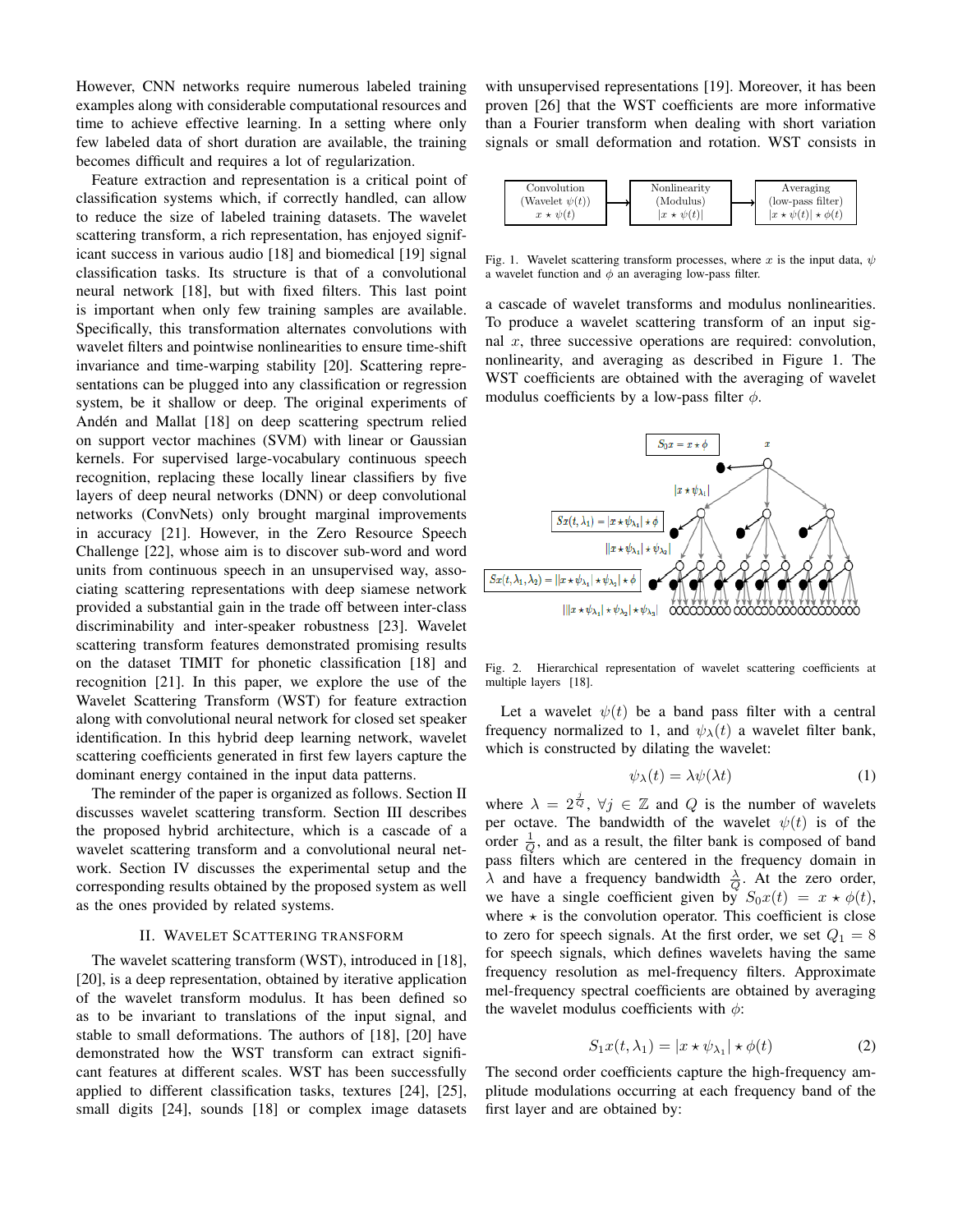$$
S_2x(t, \lambda_1, \lambda_2) = ||x \star \psi_{\lambda_1}| \star \psi_{\lambda_2}| \star \phi(t)
$$
 (3)

The wavelets  $\psi_{\lambda_2}$  have an octave resolution  $Q_2$  which may be different from  $Q_1$ . We set  $Q_2 = 1$  for speech signals, to defines wavelets with more narrow time support, which are better adapted to characterize transients and attacks. We get a sparse representation which means concentrating the signal information over as few wavelet coefficients as possible. These coefficients are averaged by the low pass filter  $\phi$ , which ensures local invariance to time-shifts, as with the first-order coefficients.

Fig. 2 shows the hierarchy of wavelet scattering coefficients. This somewhat resembles to the structure of deep neural networks, although in the WST, each layer provides some output, while the only output of most of deep neural networks is provided by the last layer. This decomposition on first and second orders scattering coefficients, is applied to the time domain signal. Features of the second order are normalized by features of the first order, just to ensure that the higher order of scattering depends on the amplitude modulation component of the speech signal. The first and the second orders of the WST are concatenated to form a scattering feature vector for a given frame. The scattering features include log-mel features together with higher order features to preserve greater detail in the speech signal [18]. This representation is invariant to time shifts and is stable to deformations. To ensure invariability to frequency translation on a logarithmic scale like translation of speaker formants, the logarithm is applied to each coefficients of the scattering feature vector. It is thus locally translation invariant in time and log frequency, and stable to time and frequency deformations.

#### III. HYBRID NETWORK ARCHITECTURE

The proposed hybrid network is composed of a WST for feature extraction and a convolution neural network for classification in the back end. We thus propose to initialize the first layer of our CNN with WST feature maps. This map of features shows  $n_f$  feature vectors with  $n_s$  coefficients of scattering. Each feature vector is defined as a log of normalized scattering feature vectors (section II) for each frame. It acts as a subsampled feature map for the first CNN layer. We use Gabor and Morlet wavelet to obtain the scattering features map. As stated in section II we set the quality factor to 8 filters per octave for the first level and set 1 filter per octave at the second level. This configuration was chosen to match the frequency resolution of Mel filters at the first level [18]. The second order of the scattering transform recovers the lost information. Therefore, the representation of speech signals using the first and the second orders of the scattering transform extends the MFCC representation and doesn't loose information. These scattering coefficients are computed using 50% overlapping windows using a publicly available toolbox [18]. The size of final scattering feature maps is  $n_s \times n_f$ .

The proposed CNN is composed with three convolution blocks and one fully connected layer. Each convolution block



Fig. 3. Proposed Hybrid Network.

TABLE I SCATTCNN ARCHITECTURE. EACH ROW SPECIFIES THE # OF CONVOLUTIONAL FILTERS, THEIR SIZES, AND THE # FILTERS. THIS ARCHITECTURE HAS 18,1 MILLIONS PARAMETERS FOR SCATTERING FEATURE MAP OF SIZE  $433 \times 16 \times 1.$ 

| Laver name    | <b>ScatCNN</b>                 | Output                       |
|---------------|--------------------------------|------------------------------|
| Input         | inputlayer                     | $n_s \times n_f \times 1$    |
| Conv1 block   | conv1D, $1 \times 3$ , 16      | $n_s \times n_f \times 16$   |
|               | hn                             |                              |
|               | relu                           |                              |
| Pooling       | maxpool, $1 \times 2$ , stride | $n_s \times n_f/2 \times 16$ |
|               | (1,2)                          |                              |
| $Conv2$ block | conv1D, $1 \times 3,32$        | $n_s \times n_f/2 \times 32$ |
|               | bn                             |                              |
|               | relu                           |                              |
| Pooling       | maxpool, $1 \times 2$ , stride | $n_s \times n_f/4 \times 32$ |
|               | (1,2)                          |                              |
| Conv3 block   | conv1D, $1 \times 3,64$        | $n_s \times n_f/4 \times 64$ |
|               | hn                             |                              |
|               | relu                           |                              |
| Pooling       | maxpool, $1 \times 2$ , stride | $n_s \times n_f/8 \times 64$ |
|               | (1,2)                          |                              |
| Embedding     | $f_{c,n_{sp}}$                 | $n_{sp}$                     |
| Loss          | softmax                        |                              |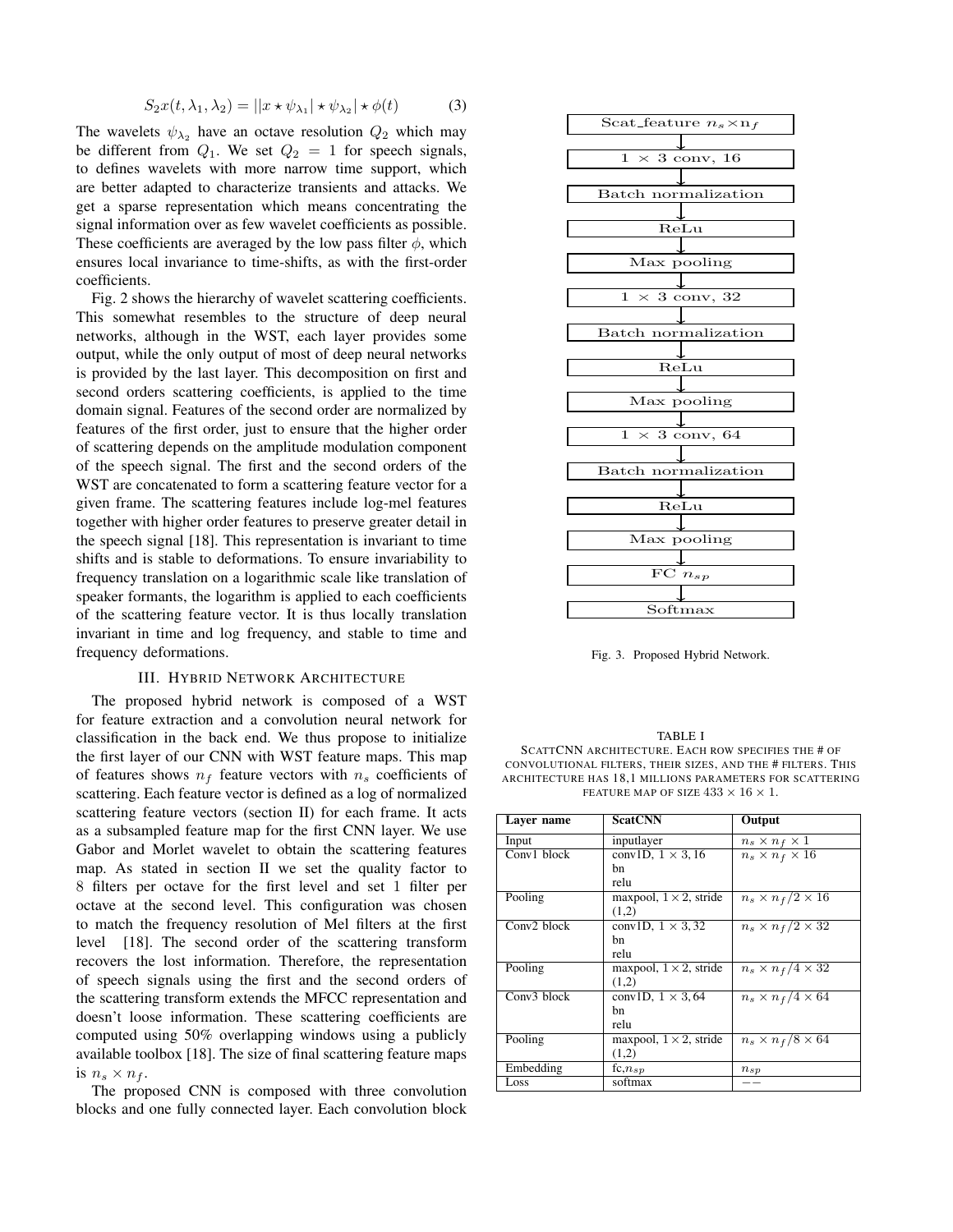is formed by 1D convolution layer of length 3 and batch normalization. Each convolutional layer is followed by a maxpooling layer, with pooling size  $1 \times 2$  and stride  $1 \times 2$ . The network has 16, 32 and 64 filters, respectively. A fully connected layer with  $n_{sp}$  hidden neurons, where  $n_{sp}$  is the number of speakers to be identified, is connected to categorical softmax layer. We use rectified linear units as activation functions in all layers. This architecture takes raw speech with fixed length, to produce speaker embedding at framelevel. The proposed architecture is shown in Figure 3. Details such as number of filters and kernel sizes are summarized in Table I. The amount of parameters in this neural network is 18,1 millions.

## IV. EXPERIMENTS

This section describes the experiments and the results obtained with our approach and related systems.

#### *A. Dataset and experimental setting*

Two datasets are used in the experiments, TIMIT [27] and LibriSpeech [28]. The TIMIT dataset contains studio quality recordings of 630 speakers (192 female, 438 male), sampled at 16 kHz, covering the eight major dialects of American English. Each speaker reads ten phonetically rich sentences. We consider only 462 speakers from TIMIT. We use only 8 sentences for each speaker, the "SX" (5 sentences) and the "SI" (3 sentences). The "SX" sentences are used to train the system, while the "SI" sentences are used to test. The average duration of "SX" sentences is about 4s and test sentences "SI" duration is about of 2-6 seconds. The LibriSpeech database consists in audio books read-out-loud by 2484 speakers, 1283 male and 1201 female volunteers who recorded their voices spontaneously. The speech signal is usually clean, but the recording device and channel conditions vary a lot between different utterances and speakers. 7 utterances have been randomly selected to exploit 12-15 seconds of training for each speaker, and 3 utterances lasting from 5 to 12 seconds as a fixed test set for evaluation. Experiments are only conducted on the short length conditions: our system uses raw waveforms of length of 2 and 4 seconds as input for training and testing phases. Speech utterances having initial duration upper to 4s are splitted on small speech chunk of 2s or 4s. Then utterances having duration lower than 2s or 4s are augmented with speech chunks of same speaker to reach desired duration. To validate the effectiveness of our model, we built 8 kHz and 16 kHz versions of our system. The Timit and Librispeech datasets are thus downsampled to 8 kHz. We did not apply any pre-processing to the raw waveforms, such as pre-emphasis, silence removal, detection and removal of unvoiced speech. Non speech intervals at the beginning and end of each sentence were conserved. Scattering transform was computed to the depth of 2. The first layer contained 8 Gabor wavelets per octave and the second had one Morlet wavelet per octave. The averaging window was set to 500ms of length. Later, coefficients are normalized and log-transformed. The number of the coefficients of a single frame for this setting is

77 and 356 for the first and the seconds orders of the scattering transform respectively. Stochastic gradient descent was used as an optimizer with a learning rate of 0.001 and 0.9 momentum. The network is trained with mini batches of 64 for 30 epochs. Our implementation is based on Scatnet [18] and deep learning Matlab toolboxes.

TABLE II NUMBER OF PARAMETERS AND EPOCHS FOR OUR SYSTEM AND RELATED SYSTEMS.

|                          | <b>SincNet</b> | <b>CNN</b> | <b>Proposed</b> |
|--------------------------|----------------|------------|-----------------|
| Parameters $\times 10^6$ | 26.5           | 27.6       | 18.1            |
| <b>Epochs</b>            | 2900           | 2900       | 30              |

## *B. Related systems*

In this paper, we compare our system with SincNet [29], CNN-Raw [30] and deep system based on hand-crafted features for speaker identification. SincNet is a novel end-toend neural network architecture, that directly receives raw waveforms as inputs. The first 1D convolutional layer of SincNet is composed by Sinc functions. SincNet convolves the waveform with a set of parametric sinc functions that implement band-pass filters. The filters are initialized using the Mel-frequency filter bank and their low and high cutoff frequencies are adapted with standard back-propagation as any other layer. The first layer performs Sinc based convolutions, using 80 filters of length 251. The remaining two layers use 60 filters of length 5. Next, three fully-connected layers composed of 2048 neurons and normalized with batch normalization are applied. All hidden layers use leaky-ReLU non-linearity. Frame-level binary classification is performed by applying a softmax classifier and cross-entropy criteria [29]. The number of parameters in Sincnet is about 26.5 millions.

In the CNN-Raw system, the raw waveform is fed directly to the first layer. This network sets on the same architecture as SincNet, but the sinc-based convolution layer is remplaced with standard convolution layer. Three convolution layers are used to perform feature mapping. Each convolution layer is composed of 80 filters followed by a max pooling. Next, three fully-connected layers composed of 2048 neurons and normalized with batch normalization are applied. All hidden layers use leaky-ReLU non-linearities. Frame-level binary classification is performed by applying a softmax classifier and cross-entropy criteria [30]. The number of parameters in CNN-raw is about 27.6 millions.

The first row of Table II summarizes the number of learning parameters of all tested methods. We observe that the number of learning parameters required by our method is lower than the ones of SincNet and CNN-Raw by about 33%. The second raw of Table II shows the number of epoch required by each method on the Librispeech dataset. Our architecture requires only 30 epochs for training while both SincNet and CNN-Raw networks require 2900 epochs.

A comparison with popular hand-crafted features was also performed. To this end, we computed 39 MFCCs and 40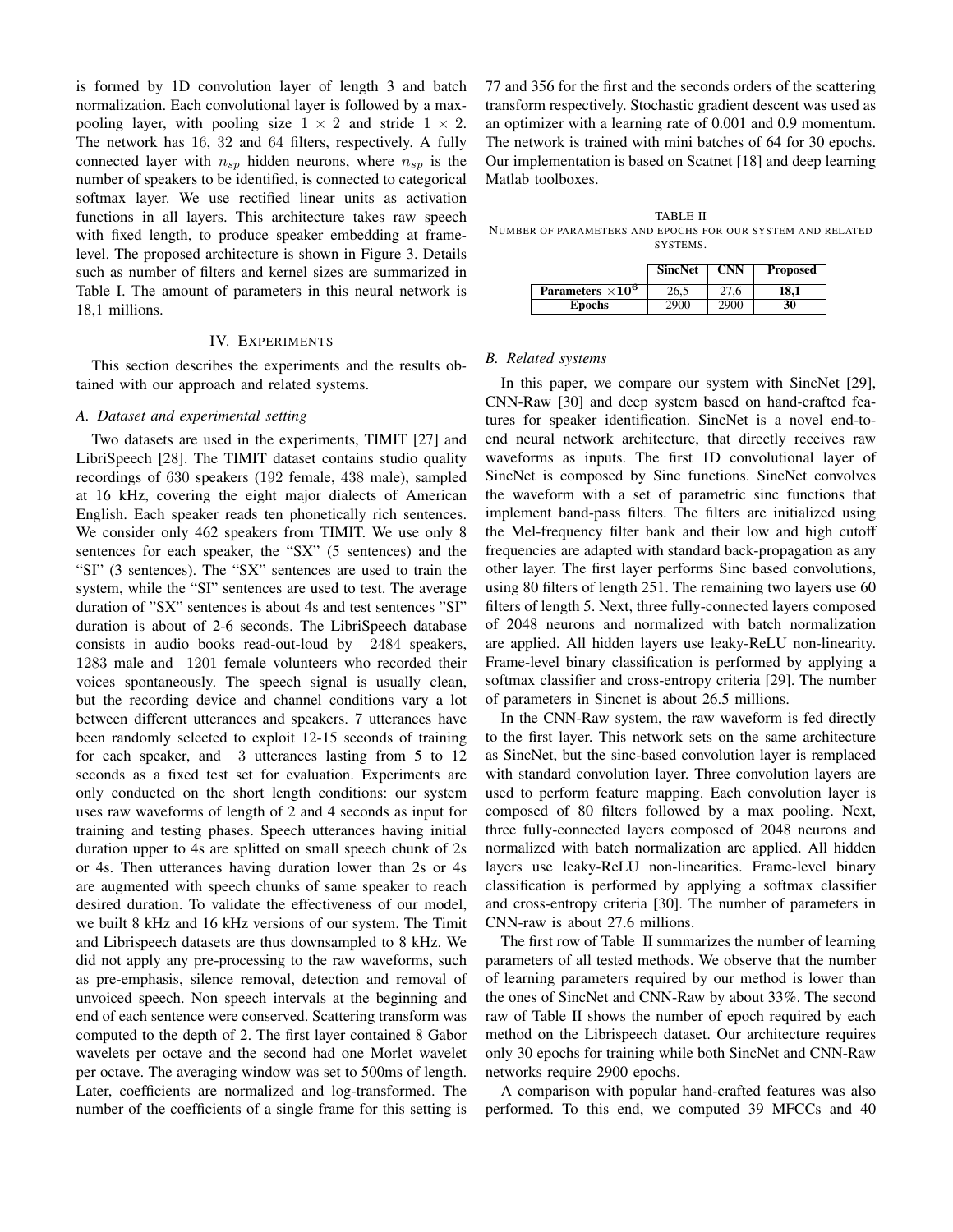FBANKs. These features, were computed every 25 ms with 10 ms overlap. FBANK features were fed to the same CNN architecture used in our system (Section III), while a Multi-Layer Perceptron (MLP) was used for MFCCs.

## *C. Results*

In order to evaluate our proposed speaker identification system we use the identification accuracy rate which is equal to the number of correct identification over the number of tests. Accuracy are only computed per frame for all tested methods. In Table III, we report the effect of sampling frequency on

TABLE III IDENTIFICATION ACCURACY RATE (%) OF THE PROPOSED SPEAKER IDENTIFICATION ON 8K AND 16K DATA- TRAINED AND TESTED WITH 4S OF UTTERANCES DURATION.

|             |       | 16k   |
|-------------|-------|-------|
| LibriSpeech | 84.79 | 88.04 |
| TIMIT       | 60.86 | 64.29 |

system performance. As expected, results show that our system performs better on 16 kHz than 8 kHz data. However for both datasets, correct identification rates with 8K data are smaller than rates with 16k by only 3.5%. Our system remains thus competitive for low sampling frequency rate.

TABLE IV IDENTIFICATION ACCURACY RATE (%) OF THE PROPOSED SPEAKER IDENTIFICATION AND RELATED SYSTEMS ON LIBRISPEECH 16K.

|                  | $2s-2s$ | $4s-4s$ |
|------------------|---------|---------|
| SincNet-raw      | 66.52   | 79.33   |
| <b>CNN-raw</b>   | 58.48   | 69.82   |
| <b>MFCC-DNN</b>  | 52.19   | 61.94   |
| <b>FBANK-CNN</b> | 54.83   | 65.4    |
| <b>Proposed</b>  | 79.86   | 88.04   |

In order to compare our system with related ones, speech utterances of either 2s or 4s of duration are used for training and testing without any pre-processing for all systems. Results in Table IV, show that our hybrid network outperforms other systems on Librispeech dataset. For speech utterance with 4s duration, our system achieves a relative improvement of about 20% over CNN-raw and 17% over SincNet. Similarly, with speech utterance of 2s our system provides a relative improvement of about 20% over CNN-raw and 13% over SincNet. Also our system with WST outperforms classical hand-crafted features for both speech utterances of 4s and 2s duration. Results on the original SincNet and CNN-Raw systems [29] were conducted on Librispeech with 12-15 seconds of training utterances for each speaker, and 3 utterances lasting from 5 to 16 seconds for evaluation. It is also important to note that our proposed method does not use any pre-processing such as voice or silence detection as this is performed in [29]. Adding such pre-processings could possibly further enhance our results.

We report in Table V the effect of training utterances duration per speaker on performances. We split the training data to obtain a total duration of 8s or 12s per speaker. Full train duration is about 14s. In this experiment, the duration of training and testing utterances are set equal. Hence, a duration of 2s for testing and training with a total of 8s for training induces the use of 4 samples per speaker for training. As shown in Table V, varying the number of samples per speaker and thus the total duration for training induces a variation of only 2% of the accuracy. On the other hand, using 4s duration instead of 2s induces an increase of the accuracy of about 10%. Our system is thus able to construct discriminating speakers models with few number of training data but provides better results with test and train samples of at least 4s.

TABLE V IDENTIFICATION ACCURACY RATE (%) OF THE PROPOSED SPEAKER IDENTIFICATION ON LIBRISPEECH 16KHZ DATASET TRAINED AND TESTED WITH UTTERANCES OF 4S AND 2S DURATIONS.

|             | Total train duration |       |       |
|-------------|----------------------|-------|-------|
| <b>Test</b> | 8s                   | 12s   | full  |
| 2s          | 77.16                | 78.03 | 79.86 |
| 4с          | 86.27                | 87.63 | 88.04 |

#### V. CONCLUSION

In this paper, we proposed a speaker identification system that learns speaker discriminating information directly from short raw speech signals using wavelet scattering transform and CNNs. We have shown the effectiveness of this hybrid architecture for speaker identification under difficult conditions where we use both short utterances for testing and a low number of samples (of the same duration) for training. Experiments on Librispeech and Timit databases have shown that our hybrid method yields significant improvements over SincNet, CNN-Raw and classical feature combined with deep learning methods on the Librispeech database. The wavelet scattering transform has reduced instabilities on the CNN first layers. The proposed hybrid architecture has the ability to reduce the required depth and spatial dimension of the deep learning networks. In future works, we plan to extend this work in order to consider variable length speech utterance.

#### **REFERENCES**

- [1] A. Kanagasundaram, R. Vogt, D. Dean, and S. Sridharan, "i-vector based speaker recognition on short utterances," Proc. of Interspeech, 2011.
- [2] A. Poddar, M. Sahidullah, and G. Saha, "Speaker verification with short utterances: a review of challenges, trends and opportunities," IET Biometrics, vol. 7, number 3, pp. 91–101, 2018.
- [3] D. A. Reynolds, T. F. Quatieri and R. B. Dunn, "Speaker Verification Using Adapted Gaussian Mixture Models," Digital Signal Processing, vol. 10. Elseiver, 2000, pp.19–41.
- [4] N. Dehak, P. J. Kenny, R. Dehak, P. Dumouchel and P. Ouellet, "Frontend factor analysis for speaker verification," in IEEE Transactions on Audio, Speech, and Language Processing, vol. 19, number 4, 2011, pp. 788–798.
- [5] Wei Li, Tianfan Fu and Jie Zhu, "An improved i-vector extraction for speaker verification," EURASIP Journal on Audio, Speech and Music Processing, 2015, pp. 1–9.
- [6] S. J. Prince and J. H. Elder, "Probabilistic linear discriminant analysis for inferences about identity," Proc. of International Conference on Computer Vision, 2007.
- [7] A. Krizhevsky, I. Sutskever and G. E. Hinton, "Imagenet classification with deep convolutional neural networks," Proc. of Advances in Neural Information Processing Systems, 2012.